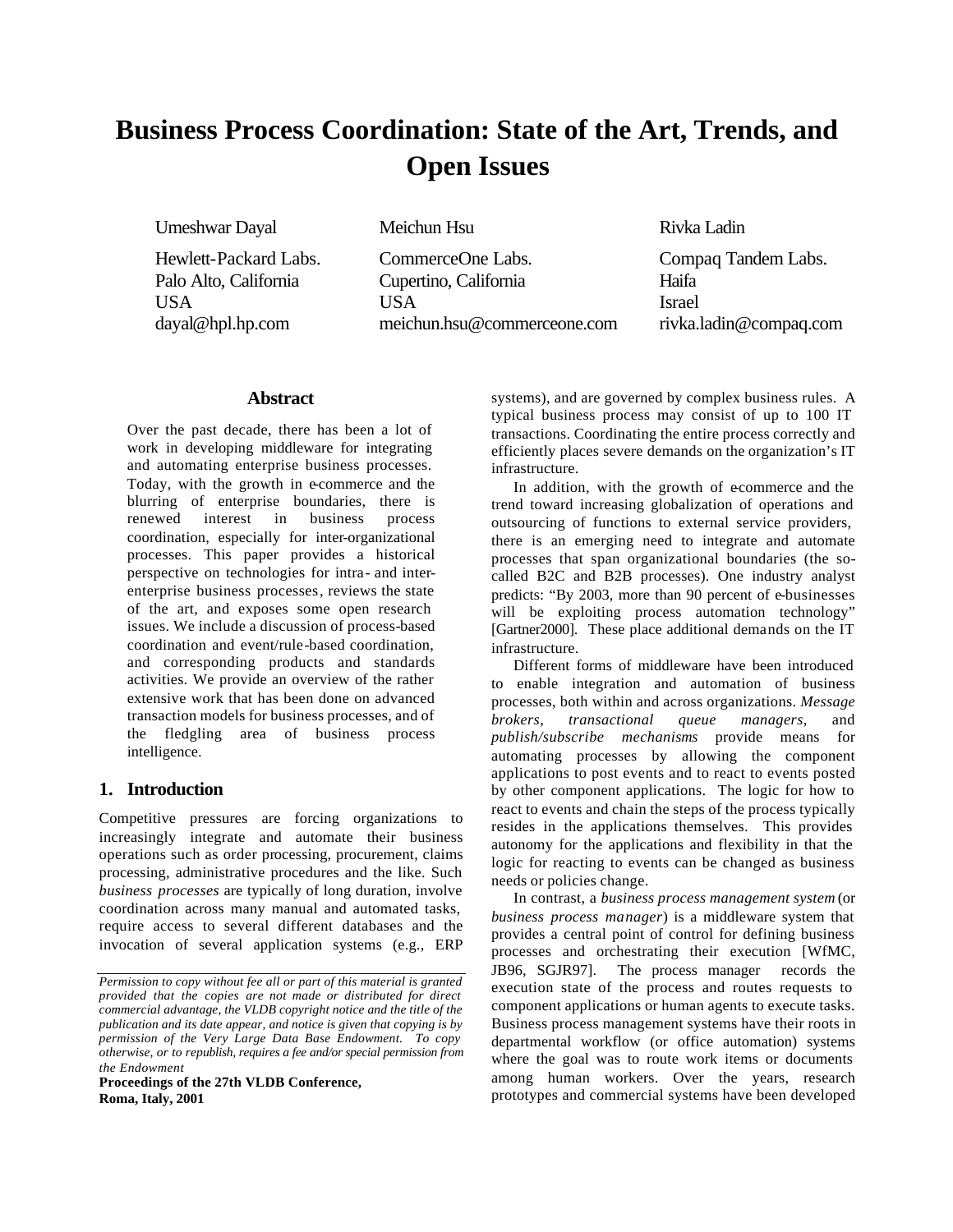to deal with enterprise-scale processes that include both human and automated tasks. Such systems typically provide transactional semantics and support for backward and forward recovery of business processes. Business process managers may (and, in fact, often do) rely on an underlying message broker, transactional queue manager, or publish/subscribe middleware layer to wrap participating applications, to detect business processrelated events, and to guarantee reliable delivery of events and messages to applications.

In [DHL90, DHL91], we introduced two approaches to modelling and managing business processes (which we called *long-running activities*). The first approach used database rules (triggers) and transactions to model business processes [DHL90]. Subsequently, we realized that relying on triggers alone to chain the steps of a business process led to executions that might be difficult to understand or explain, because the logic was scattered over many rules. We, therefore, introduced a new model in which the "normal" logic of a business process was explicitly defined (scripted), and rules were used primarily for checking integrity constraints, handling exceptions, and so on [DHL91]. In practice, today, business processes are often modelled through a combination of scripts and rules. The script defines the process flow at a high level, and the rules are used to dynamically change the flow at execution time, determine the next step to be executed, or bind the next step to be executed to a specific resource (human or software); the decision may be based on the process execution state, other relevant data that might be retrieved from databases or passed in messages, the availability of resources, and business policies.

Over the last decade, there has been a lot more research in business process modelling, advanced transaction models for business processes, and architectures and implementation techniques for business process management systems, and numerous commercial products have appeared. There is also recent work in inter-enterprise collaborative business process management, and standards are being introduced by various consortia such as RosettaNet and ebXML.

Another recent area of research is that of *business process intelligence.* The motivation for business process automation is to improve operational efficiencies and reduce error, but commercial business process management middleware lacks tools for quantitatively tracking these business metrics. Business process intelligence aims to apply data warehousing, data analysis, and data mining techniques to process execution data, thus enabling the analysis, interpretation, and optimization of business processes.

In this paper, we provide a historical perspective and an overview of the state of the art in business process

coordination, and we identify open research issues. In Section 2, we describe a framework that allows us to describe the space of models and approaches to business process management. We discuss both intra- and interenterprise business process management. In Section 3, we focus on publish/subscribe, messaging, and queuing services for implementing business processes. In Section 4, we discuss advanced transaction models for business processes, touching on both research and commercial practice. In Section 5, we give a brief introduction to the emerging area of business process intelligence. We conclude in Section 6 with the disclaimer that we could not possibly be comprehensive in our coverage of this vast area, so we have chosen to highlight the topics that reflect our own interests.

# **2. A Framework for Business Process Management**

### **2.1 Approaches to Business Process Modelling and Coordination**

A business process is a persistent unit of work started by a business event such as an invoice, request for proposal or a request for funds transfer. The process is driven by business rules that trigger tasks and subprocesses, with each state transition being executed within a transaction and audited for business reasons when required. Tasks and sub-processes are assigned to *resources*, which are organizational units that are capable and authorized to play specific *roles* in the processes.

The scripting of the rules, tasks, sub-processe, and resource policies, constitute a *process description*. An execution of a business process consists of invoking existing business services, which can reside anywhere. The context associated with the process is usually stored in a database and archived on comp letion. The process manager manages the state of a business process, and routes requests among participating applications.

Most commonly, the sequence of steps to be traversed in executing a business process is defined before the process instance is initiated. Most business process management systems allow branch logic to determine the next step, after a step completes, so that different sequences of steps can be followed according to the outcome of the branch logic. Often a graphical tool is used to construct the path, the decision points and the branch logic. The branch logic is usually called 'rules'. These rules are evaluated based on workflow context, workflow history, current resource availability database context, and business policies. Figure 1 illustrates a process description supported in a representative business process management system, ObjectFlow [HK96].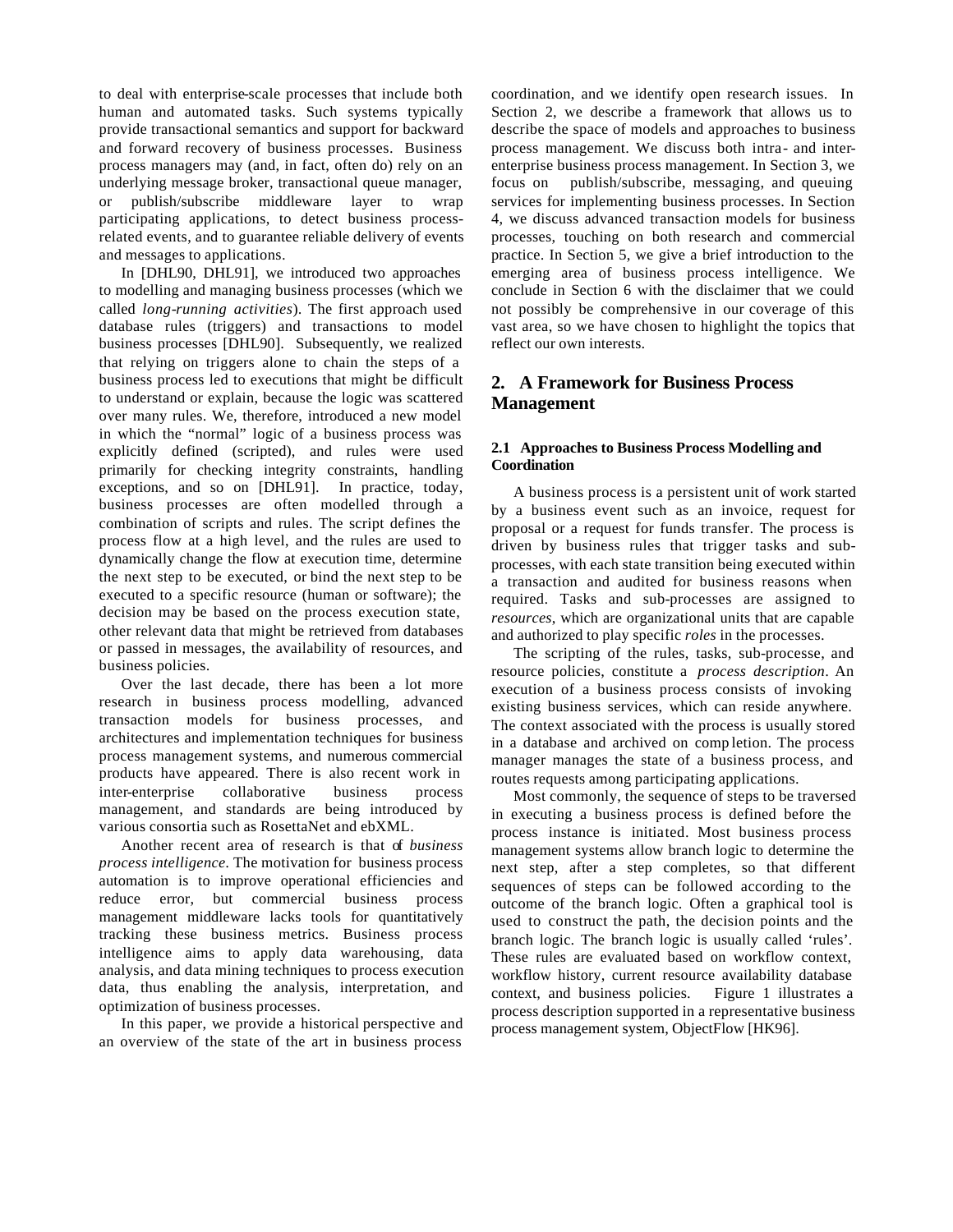

### **Figure 1: An example graphical representation of a process description**

Instead of representing a process as a flow diagram some systems simply use a collection of rules to represent the process without explicitly delineating the paths. Such systems are generally more flexible in capturing the dynamic behavior.

Regardless of whether the process is described as a flow diagram, as a collection of rules, or some combination, the life cycle of automating a business process starts with a business analyst defining the process as a structured collection of abstract steps. The process description is further annotated with applications to be executed at each step. This stage most likely involves application development and/or wrapping of existing applications, and it produces executable process descriptions that can then be *registered* with a process management system. During execution time, an event triggers the process management system to create an instance of the process; the process management system then coordinates the step execution, and monitors and records the history. A business analyst, in turn, analyzes the history of process execution, potentially leading to improved definitions.

The long-running and distributed nature of a business process poses a challenge in enforcing transaction semantics over the entire process. Extending transaction models to support business processes has attracted considerable amount of research attention; this subject is further discussed in Section 4.

Not all business processes are naturally supported by process management systems. It is useful to distinguish business processes from two dimensions: task automation and process structure (Figure 2). Tasks in a process may be application centric (i.e., performed automatically by an application, typically some component of an ERP system or a software agent), or human centric (i.e., manual tasks involving human judgment, manual information gathering, or manual processing of desktop documents). The process can be highly-structured (the business rules

and sequences that the tasks follow are predetermined and pre-scripted), semi-structured (parts of the rules are prescripted, parts of the rules may be modified or scripted on the fly - often referred to as an *ad hoc* process), and unstructured (there do not exist repeatable patterns of rules or sequences among the tasks, and participants often need to meet at the same time to perform work.) The design center for process management systems lies in the upper right-hand shaded corner, i.e., they are intended for managing processes composed of more applicationcentric tasks and are more structured, although the business processes they support often contain both manual and automated tasks, and they often accommodate certain degree of ad hoc scripting. In contrast, the lower left corner has been better supported by capabilities such as on-line shared space systems (e.g., Lotus Notes), or online meeting systems. One of the challenges in process management has been to provide end-to-end support for business processes that span both design centers: for example, a procurement process spans strategic sourcing, which tends to be less structured and involves human manipulation of documents, and order processing and payment processing, which tend to be more structured and involve mostly automated steps.



**Figure 2: Framework for systems supporting business process management**

### **2.2 Historical Perspective**

Process management systems are often traced back to early office automation systems, document management systems, and workflow systems. [HK96] characterized the historical progression of the movement towards *open process management* as *homegrown workflow* (up to 1980's), where the systems were monolithic in nature with all information and control flow hard-coded in the applications; *object-routing workflow* (late 1980's and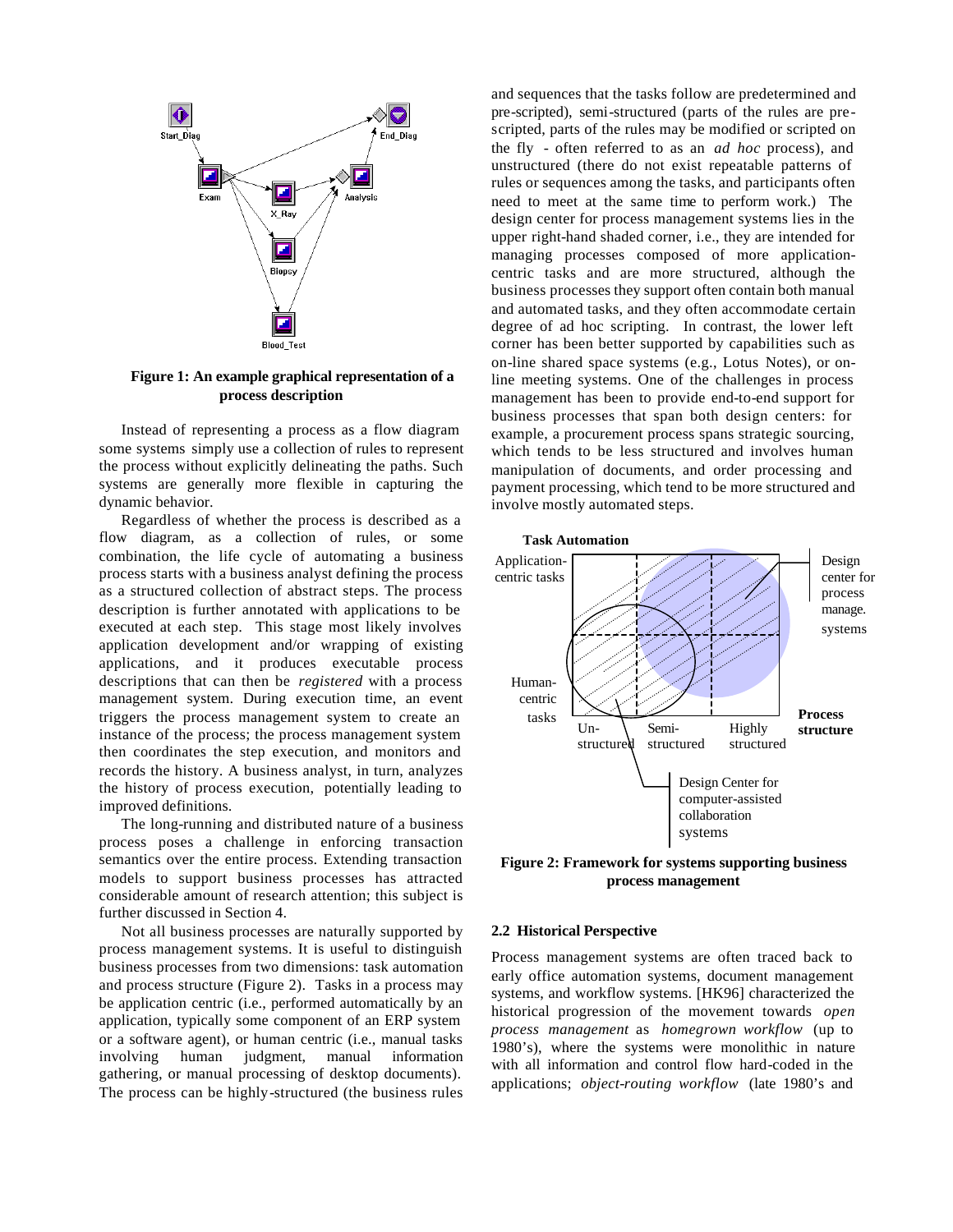early 1990's), where flexible scripting of workflow was offered in specific application packages such as document management or office automation systems, and *open architected process managers* (starting in the early to mid 1990's) where generic and open process management engines provide an infrastructure for an enterprise to integrate applications, data, and procedures from disparate systems and organizations. Open architected business process systems combine predefined work flow with ad hoc changes, use database and repository technologies for information sharing and persistence, use middleware technology for notification, distribution, and application invocation, and take advantage of object oriented technologies to provide customization. They focus on means for optimizing resources, enforcing policies, and providing monitoring and audit trail services.

The movement towards an architected process management infrastructure that started in the early 1990's has resulted in a number of product offerings (e.g. Action Technology's Action Workflow [MWF93, Dunham91], Xsoft's InConcert (now acquired by Ticbco) [MS93], DEC's ObjectFlow [HK96], IBM's FlowMark [LA93] (and subsequently, MQSeries Workflow), HP's Changengine (now called Process Manager [CS00], [HP]). The Workflow Management Coalition [WfMC], founded in 1993, was the first industrial consortium aimed at promoting frameworks and interoperability for open architected process management. It published a reference model and a set of associated standards.

This generation of product offerings coincided and amplified the wave of Business Process Reengineering (BPR) practice [HC93] that swept corporations in the early to mid-1990's. While many of the products have met commercial success, they, like BPR, have predominantly focused on *intra-enterprise* business process improvement and automation. The industry has not been as successful in driving pervasive standards in process-flow infrastructure as it has been in some other areas, such as message queues and object transaction management. The shift towards *inter-enterprise* business processes in the late 1990's has inevitably created new perspectives and challenges, as well as research and commercial opportunities.

### **2.3 Inter-enterprise (B2B) Collaborative Business Process Management**

The potential business value of streamlining *interenterprise* business processes has fueled a renewed interest in process management technologies. However, the conventional intra-enterprise process management architecture faces a number of challenges. First of all, there must exist a mechanism to allow participating enterprises to reach agreement on the business process description and the data to be exchanged during process execution. To allow *scalable* B2B interoperation and alleviate the burden of pair-wise negotiation of integration points, a library of common, standard processes must exist so that by binding to a common, standard process, an enterprise achieves the ability of collaborating with a large number of partners' processes. Second, the process management function needs to be carried out as a collaboration among multiple distributed process managers. In essence, in crossing enterprise boundaries, the technologies traditionally suited for central coordination and integration need to be fundamentally reworked. The CrossFlow project is one research effort aimed at collaborative business process management [CrossFlow].

In [CH01], a *collaborative process framework* is proposed to extend the centralized process management technology (Figure 3). A collaborative process involves multiple parties, each playing a *role* in the process. Two aspects distinguish the collaborative process model from the conventional centralized process model:

- 1. The process definition is based on a commonly agreed business interaction protocol, such as the protocol for on-line purchase or auction.
- 2. The process execution is not performed by a centralized workflow engine, but by multiple engines collaboratively.

### **Common Definition of Collaborative Processes**

The starting point of the collaborative process framework is the common definitions of collaborative business processes. There are at least 3 enablers for effective use of common business process definitions:

- there must exist a common business process metamodel and its associated schema language, so that business processes can be codified in a standard way;
- there must also exist a mechanism for common process descriptions, including business documents associated with these processes, to be easily re-used as building blocks for more complex processes, or customized for the special needs of vertical industries or geographical segments;
- finally, there must exist a mechanism for enterprises to publish their ability to participate in specific roles of common business processes as *process flowenabled web services*, so that potential partners can automatically discover each other and engage in the process execution.

Several vendor- or consortium-based web service frameworks are emerging (e.g., World Wide Web Consortium [W3C], ebXML[ebXML], RosettaNet [RN], Open Buying Internet [OBI], Microsoft .Net/BizTalk [.Net], UDDI [UDDI], HP E-Speak [E-Speak]). RosettaNet's PIP (Partner Interface Process) is one of the earlier frameworks that made a significant contribution to the notion of business process-based e-commerce. The ebXML consortium, which is particularly interesting because it attempts to leverage the pre-existing industry experience in Electronic Data Interchange (EDI) in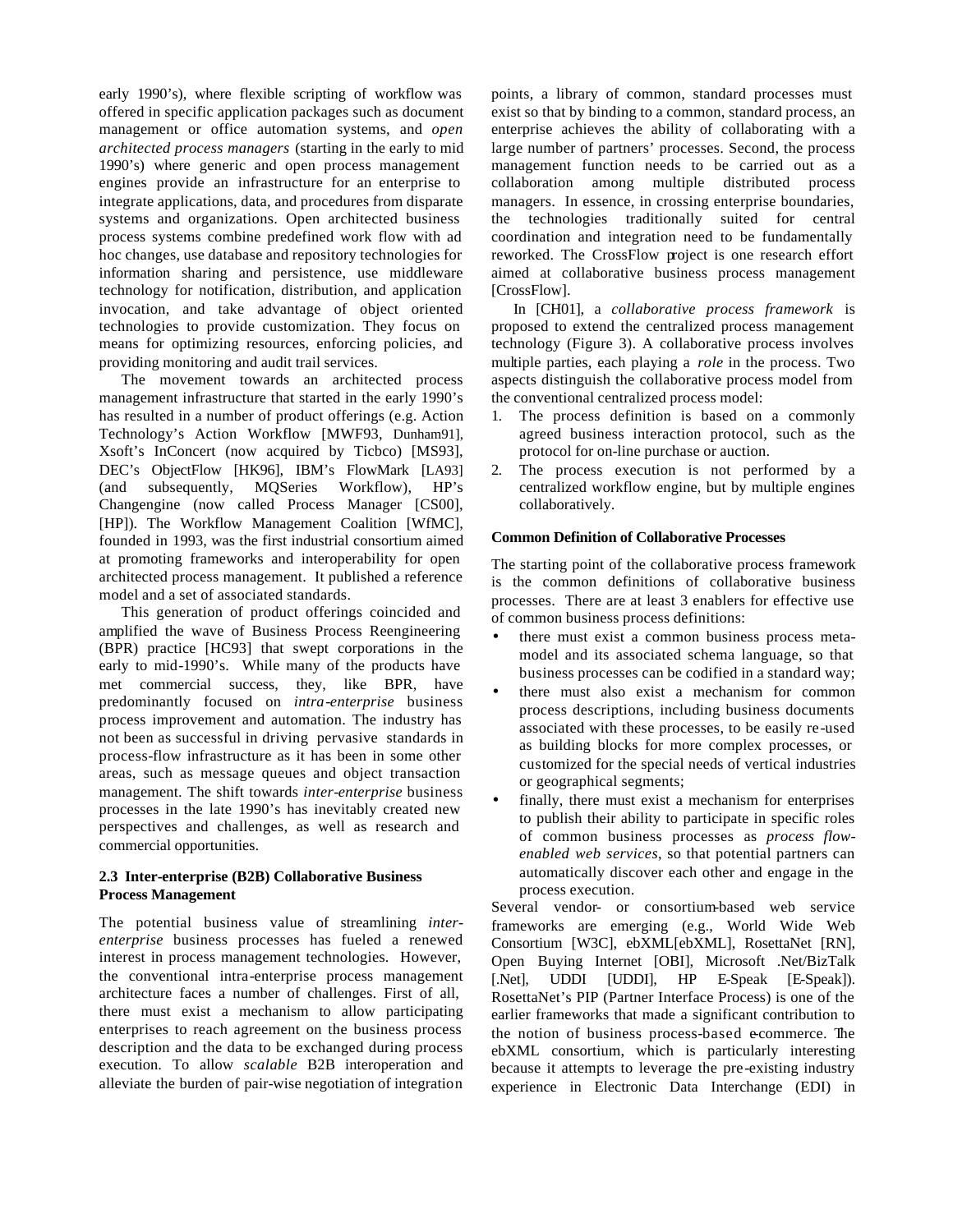designing new XML-based B2B framework, has several has several efforts that attempt to address the 3 issues listed above.<sup>1</sup> In particular, it is working on the *ebXML Business Process Specification Schema*, as a proposal to a standard business process meta-model. This model attempts to unify *document flow*, sometimes also referred to as *document choreography*, with *process collaboration*, which composes of document flows. Its proposal for XML *Core Components*, which addresses the issue of reusability of XML business documents, can potentially be extended to address the issue of reusability of business process schemas. Finally its *Registry & Repository* proposal specifies how to access a registry of information covering, for example, Business Partners, Business Services, and XML Schema definitions.

### **Collaborative Execution**

In the collaborative process framework, the common business process definitions drive the definition and development of a *process-compliant service* at an enterprise. This is illustrated in the two Role Spec boxes in Figure 3. An enterprise determines the role(s) it wishes to play in a process, and develops the *role process specifications* and the corresponding internal execution control, including invocation or dispatching of *local services* (e.g. wrapped legacy applications)*.* Once the process-compliant role specification is developed, it can be published as a web service. Note that there is no requirement that *local services* be published as web services, i.e., such services may not be directly accessible from trading partners. Local services are accessed indirectly through the local collaborative process manager.

As shown in Figure 3, each execution of a collaborative process, or a *logical process instance*, consists of a set of *peer process instances* run by the Collaborative Process Managers (CPMs) of participating parties. These peer instances conform in behavior to the specification of the role set forth in the common process definition, but may have private process data and subprocesses. The CPM of each party is used to schedule, dispatch and control the tasks that that party is responsible for, and the CPMs interoperate through an *inter-CPM protocol* to exchange the process data (or documents) and to inform each other on the progress of the process execution.

The framework requires that local CPMs interoperate with one another; however, there is no requirement that each local CPM be identical. To the extent that local CPMs are capable of enforcing the common business

l

process specifications, they can differ significantly in functionality, such as support for internal data flow, local service integration, and nested sub flows. Therefore it is possible that, for example, one CPM is based on Microsoft's BizTalk Server [BizTalk], another is based on IBM's MQSeries ([IBM]) and WSFL (Web Service Flow Language) server ([WSFL]), and yet others can be based on NetFish's Process Manager ([pHub]), the APEx process engine ([APEx], or HP Process Manager [HP]. The Businesss Process Management Initiative ([BPMI]) intends to complement the public process interface standards, such as what ebXML's BPSS and RosettaNet's PIP strive to be, by providing a standard way to describe their private implementations.

Many challenging research issues remain in interenterprise collaborative business processes. They include: the ability to express and support transactional semantics, exception handling, and quality of services in the common process description; methods and tools conducive to achieving *a library* of reusable and composable common business documents and processes; efficient registration and searching/matching mechanisms; efficient and reliable inter-CPM execution protocols; and end-to-end process monitoring and analysis in a distributed environment. We also need to examine the requirements of many inter-enterprise business processes that contain a significant amount of human interactions: how traditional collaboration tools that are built around intra-enterprise collaborations (i.e., within a firewall) can be extended to an inter-enterprise environment, and ho they can interoperate with inter-enterprise collaborative process management. While the standards organizaitons and software vendors have made a great deal of progress, most of these issues are still not well understood, and will require joint efforts on the part of the research communities, standards organizations, software vendors, and leading edge enterprise participants.

# **3. Business Process Implementation based on Publish/Subscribe and Messaging**

Traditionally, process coordination was achieved by using reliable queues [BHM90, MQSeries, MSMQ, BEA]. Message Queuing technology enables applications running at different times to communicate across heterogeneous networks and systems that may be temporarily offline. Applications send messages to queues and read messages from queues. Queuing products usually provide guaranteed message delivery, routing, security, and priority-based messaging. They can be used to implement solutions for both asynchronous and synchronous scenarios requiring high performance. Queues were usually implemented by using files. To provide reliability and transactional semantics, queues products had to implement many of the capabilities that databases traditionally implemented. Consequently,

 $1$  EbXML is an 18-month effot jointly sponsored by the United Nations body for Trade Facilitation and Electronic Business (UN/CEFACT) and the Organization for the Advancement of Structured Information Standards (OASIS) to produce a global standard for e-commerce.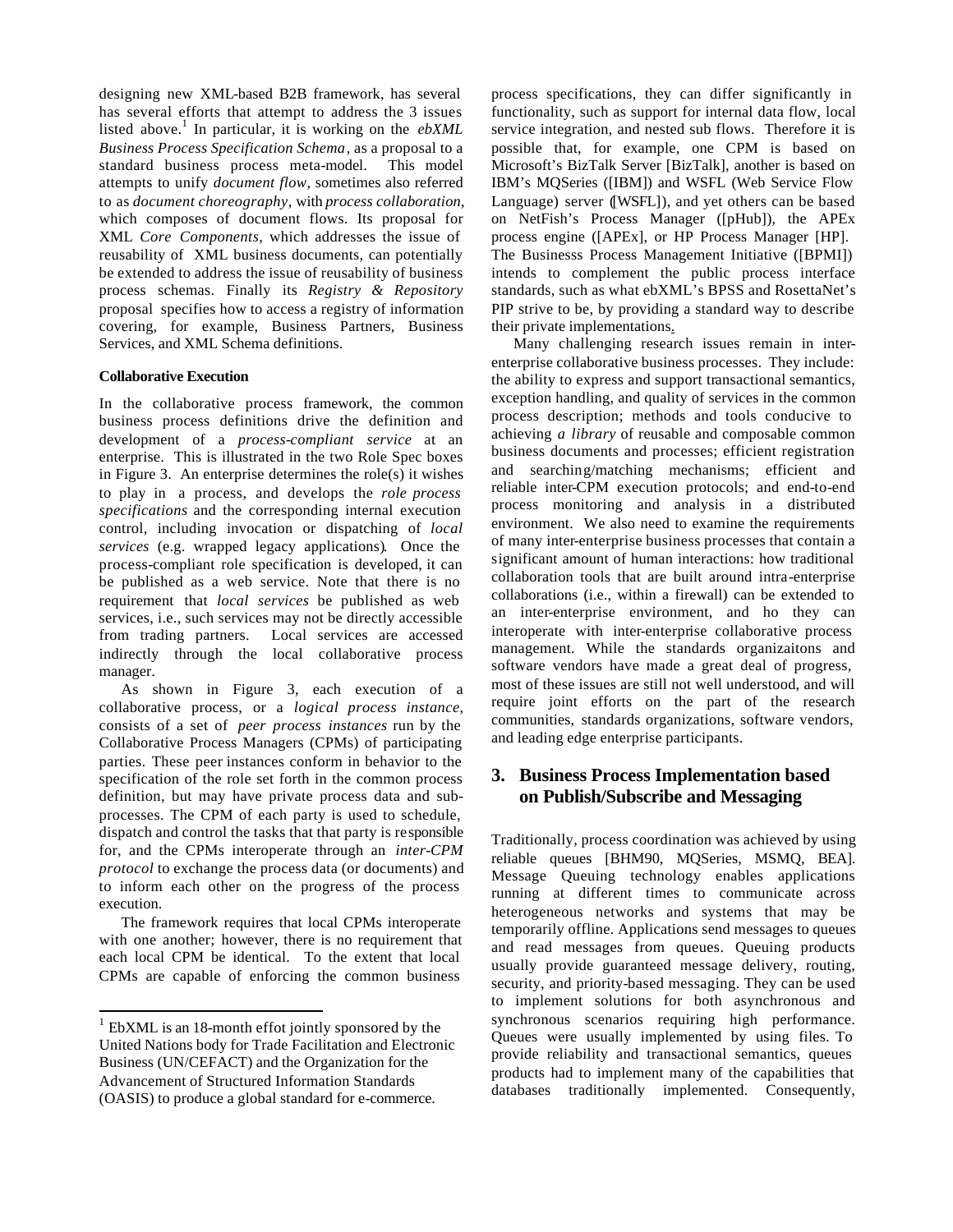several vendors recognized the advantages to be gained by integrating databases and queues [Oracle, Sybase].

In the last decade, Publish/Subscribe (or Pub/Sub) became the preferred building block for complex process implementation and coordination. Publish/Subscribe is a simple, yet powerful, paradigm for implementing dynamic business processes over intranet and extranet networks. Through the use of information channels, Pub/Sub provides an easy facility for instantly disseminating business information and events to multiple destinations. Usually, events are classified through a set of subjects (also known as groups, channels, or topics). Publishers publish events, by tagging each event with an appropriate subject, over real time channels that are subscribed to by consumers. Pub/Sub supports coordination by facilitating asynchronous one to many dissemination of events.

An alternative to subject-based systems, known as content-based systems, allows information consumers to request events based on the content of published events. An event in this case has a schema and can be modelled as a tuple containing attributes; e.g., (company, price, volume). A subscription is then a predicate over these attributes; e.g., (company  $=$  "EMC", price >100 and volume > 1000). This model is considerably more flexible than the subject-based model since it does not require predefinition of channels. Providing content-based filtering of messages is very powerful but more complex to implement.

The pub/sub paradigm was proven to be very useful in implementing business processes in a dynamically evolving system where the publishers and subscribers had to be anonymous, and hence a business step need not be aware of its preceding or following steps. In the past decade, very powerful and flexible business process automation systems were built on top of this basic paradigm. TIBCO (through its Information Bus) [OPS93, Chan98], was the pioneer in the use of Pub/Sub to build loosely-coupled distributed applications initially for the financial market, with other commercial companies following suit [Vitria, SQL/MX, MQSeries, Oracle, Sybase, Informix, NSSQL]. Pub/Sub is used by many of the world's largest financial institutions, deployed in the top semiconductor manufacturer' factory floors, utilized in the implementation of large-scale tracking and routing systems like FedEx, Internet services like Yahoo, Intuit, and ETrade, and chosen by many of the world's leading corporations as the enterprise infrastructure for integrating disparate applications. Implementations of Pub/Sub systems vary in their capabilities to guarantee reliable delivery of notification, provide "at most once" semantics, support for subject or content based routing, achieve scalability and availability, and the extent of their transactional support.

Many processes require transactionally guaranteed delivery for those applications that must update databases, consume messages on one set of subjects, and publish messages on another set of subjects, all within properly bracketed atomic transactions. Transactions that have to access queuing and/or publish/subscribe resource managers and a SQL database system, are forced to pay a high performance penalty. All resource managers have to participate in an expensive two-phase commit protocol. Furthermore, their lack of integration does not allow the SQL compiler to optimize access to both notifications and SQL data. Consequently, vendors like Tibco as well as some SQL database vendors (e.g. Oracle, Sybase, Informix) have integrated transactional queuing and publish/subscribe services with database products.

While these implementations remove the need for the two-phase commit protocol, their implementations use special purpose objects for queues and publication channels. This prevents queues and publication channels from being accessed as part of SQL select and update statements. This also prevents the SQL compiler from optimizing access to notifications and SQL data.

The transactional queuing and publish/subscribe extensions added to NonStop SQL/MX [SQL/MX, KV99] are tightly integrated into the database infrastructure. The pub/sub extensions do not introduce any special objects. Applications access regular SQL tables and use SQL select statements to subscribe and/or dequeue notifications. Applications use SQL insert and update statements to publish events. The extensions remove the need for a two-phase commit protocol and allow the SQL compiler to optimize access to both notifications and normal SQL data. The implementation can accomplish powerful filtering based on the message content, possibly joined with other database tables, as well as fully leverage the fault-tolerance (i.e. process pairs) and scalability features (i.e. horizontal partitioning) of the database engine. The queuing and publish/subscribe services are made available through embedded SQL and ODBC.

# **4. Advanced Transaction Models for Business Processes**

An important contribution that the database community has made to business process management is to marry transactional concepts with workflows. Quite early on, it was recognized that business processes contained activities that accessed shared, persistent data resources, and so had to be subject to transactional semantics. In particular, the properties of atomicity and isolation could be usefully applied to business processes (or at least to parts of a business process). For example, one might want to declare that the payment of an invoice and crediting the payee's account were part of an atomic unit of work.

However, it was also recognized that it would be overkill to treat an entire business process as a single ACID transaction. First, since business processes typically are of long duration, treating an entire process as a transaction would require locking resources for long periods of time. Second, since business processes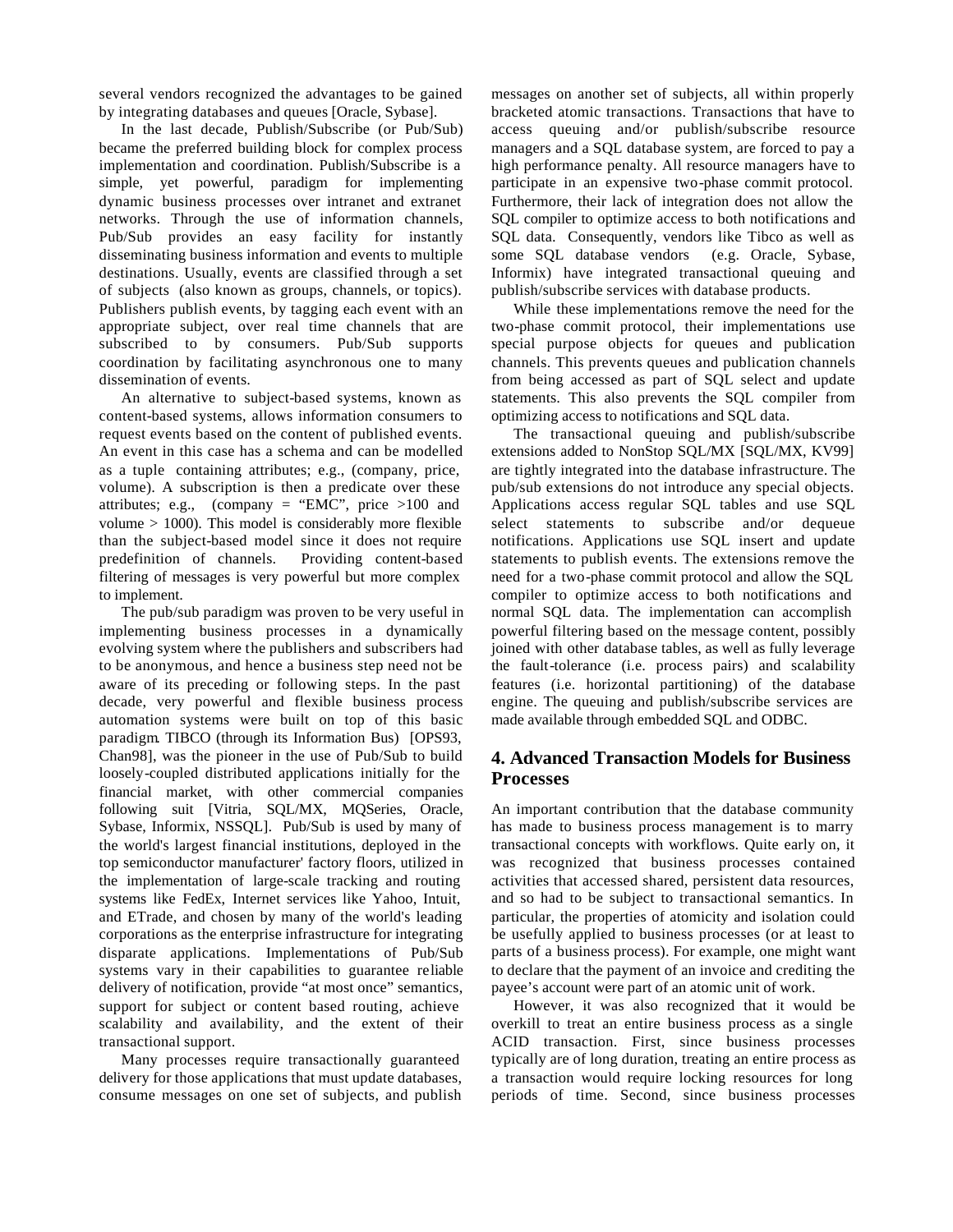typically involve many independent database and application systems, enforcing ACID properties across the entire process would require expensive coordination among these systems. Third, since business processes almost always have external effects, guaranteeing atomicity using conventional transactional rollback mechanisms is infeasible, and may not even be semantically desirable. It became apparent that the existing database transaction models would have to be extended.

Several models for long-running transactions have been developed to allow the definition of ACID-like properties at the business process level and to handle task failures (see [Elmagarmid92], [JK97] for papers describing several of these models).

Perhaps the earliest of the long-running transaction models was the Saga model [GS97]. A saga was a chain of transactions that was itself atomic. Each transaction in the chain was assumed to have a semantic inverse, or *compensation*, transaction, associated with it. If one of the transactions in the saga failed, the transactions were rolled back in the reverse order of their execution; committed transactions were rolled back by executing their corresponding compensation transactions.

In the Activity-Transaction Model (ATM), we allowed long-running transactions to be both nested and chained [DHL91]. Nesting allowed concurrency within a transaction (so, for example, tasks that were triggered by some event occurring in a parent transaction could execute in concurrent subtransactions) and also provided fine-grained, hierarchical control for failure and exception handling.. The original nested transaction model of [Moss85], which supported only *closed* subtransactions, was extended to include also *open* subtransactions [WS92]. A closed subtransaction commits its results tentatively to its parent; these partial results are externalized only after the top (root) transaction commits, thus ensuring atomicity and isolation of the whole transaction. In contrast, open subtransactions sacrifice isolation by directly externalizing their results. In ATM, failure handling was hierarchical. When a subtransaction failed, its parent was notified, and the parent could decide to execute an exception handler and retry the failed child, execute an alternate (contingency) task, or propagate the failure up the hierarchy. Propagating failures required compensating already committed subtransactions. Some tasks could be defined as *vital*, which meant that their failure caused the failure of the transaction hierarchy.

Subsequent work extended the ATM model to allow subtransactions whose commit scopes were in between the two extremes of closed and open nested transactions (essentially, a subtransaction could commit to any ancestor) [CD96, CD97]. Failure handling was hierarchical: the highest ancestor that needed to be aborted was identified, and then the subtree rooted at this ancestor was compensated or aborted. The model allowed compensation and contingencies to be associated with

different levels of the hierarchy. Thus, sometimes it might be preferable to compensate an entire subtree instead of compensating every subtransaction in it. A further extension of this model applied to the case of propagating failures from one transaction hierarchy to another (a situation that might occur if data dependencies are established between two transactions in the same business process or between two business processes) [CD97, CD00].

Ideas similar to those in ATM also exist in other transactional workflow models. For example, *ConTracts* provide an execution and failure model for long-lived transactions and for workflow applications [Reuter92, RSS97]. A ConTract is a long-lived transaction composed of *steps*, whose order of execution is specified by a *script*. Isolation between steps is relaxed, so that the results of completed steps are visible to other steps; to guarantee semantic atomicity, each step is associated with a *compensating step* (or sub-script, if the compensation is a complex process) that semantically undoes the effect of the step. ConTracts provide both forward and backward recovery to manage failures. Backward recovery is achieved by compensating completed steps, typically in the reverse order of their execution. Compensation may be *partial*, meaning that it is performed up to a point in the contract from where forward execution can be resumed, possibly along a path that is different from the faulty one.

The basic ideas of transactional bracketing of parts of a business process, attaching compensation and contingency activities to the activities of the process, declaring some of the activities to be vital (or critical), and defining points in the process up to which rollback occurs on failure, followed by forward execution (roll forward) permeate many of the transactional models that were subsequently invented (e.g., *WAMO* [EL95, EL98], WIDE [GVBA99], CREW [KR98]). These models typically differ in how much flexibility the process designer has in specifying the backward compensation and forward execution process.

### **Commercial Products and Standards**

A few commercial process management systems offer process meta-models that allow the definition of transactional properties (e.g., InConcert [MS93]). The transaction models are very similar to the ones described in the previous section.

The *Exotica* project [AKAE94, AAEK96] described methods and tools to implement advanced transaction models on top of Flowmark (predecessor of IBM MQ Series [IBM]). The basic idea was to provide the user with an extended workflow model that integrates advanced transaction concepts. The user could define a compensating task for each task of the workflow. A preprocessor would then translate these specifications into plain FDL (Flowmark Definition Language) by properly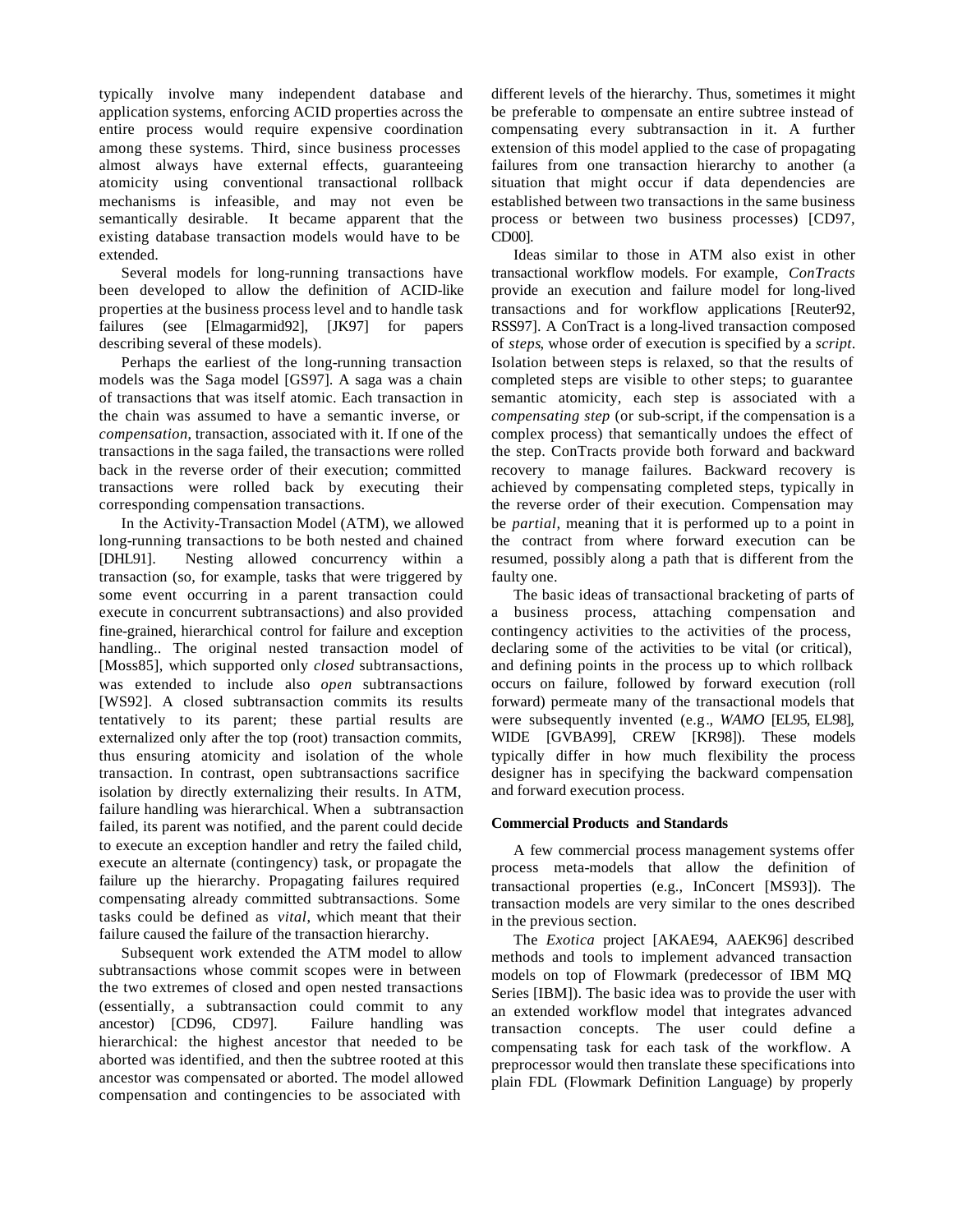inserting additional "compensating" paths after each task or group of tasks, which are conditionally executed upon a task failure. In particular, it was shown how sagas and flexible transactions could be implemented in Flowmark.

In [KS00] a transactional model for HP Changengine (now called Process Manager) is presented. The model allows the definition of *Virtual Transaction* (VT) regions on top of a workflow graph. If a failure occurs during the execution of a task enclosed in a VT region, then all tasks in the region are compensated in the reverse order of their forward execution, until a *compensation end point* is reached. Then, the system can retry the execution (up to a maximum number of times), follow an alternate path, or terminate the entire process execution. The virtual transaction model also allows for different isolation levels for VT regions: *serializable* (needs shared locks for reads and exclusive locks for writes), *read committed* (like serializable, but releases shared locks after reading), *read uncommitted* (no locks needed for reads), and *virtual isolation* (get read locks and release after reading, and get write locks only at the end of the transaction to perform all the updates in one shot).

Microsoft BizTalk Server 2000 includes a set of components, called Orchestration Services, which support the design and execution of business processes [Roxburgh00]. BizTalk processes, called *schedules*, are described by a graph whose nodes represent exchanges of BizTalk messages, typically corresponding to invocation of COM+ components. Process designers in BizTalk can associate transactional properties to subgraphs in a schedule. Three types of transactions are provided: shortlived (SLT), long-running (LRT), and timed. BizTalk also includes support for different levels of isolation, analogous to those of HP Changengine.

Standards bodies and industry consortia are also engaged in efforts to define transaction models at the business process level, both for processes within an organization and for inter-organization processes. In particular, OASIS has formed a *Business Transaction Technical Committee* (BTTC), with the goal of defining a transaction protocol for business processes that span across organizational boundaries [BTP]. While the proposals introduced above aim at defining transactional semantics for business processes, BTTC aims at defining transactional semantics for B2B protocols, such as the RosettaNet standards. BTTC assumes that each party involved in a multi-party B2B interaction is responsible for supporting transactional properties for the internal business processes, and instead defines a coordination protocol to ensure that all or none of the involved parties "commit" the effects of the B2B interaction. This problem is similar to that of coordinating distributed transactions in database systems, although carried over to the context of business processes and long-running transactions.

# **5. Business Process Intelligence**

Organizations automate their business processes with the objectives of improving operational efficiency, reducing costs, improving the quality of service offered to their customers, and reducing human error. However, apart from graphical tools for designing business processes, and some simulation tools for detecting performance bottlenecks, business process management systems today provide few, if any, analytic tools to quantify performance against specific business metrics.

There has been some research on defining formal Petri Net-based execution semantics for business processes (see, for example, [van der Alst98]). In these approaches, the process definition graph is translated into some form of Petri Net, enabling formal properties such as termination and freedom from deadlock to be proved. Other approaches use formal logic to specify and reason about workflows and transactions (see, for example, [Bonner99].) However, these approaches are focused on verifying process definitions, not on analyzing or optimizing process executions.

The emerging area of *business process intelligence* is aimed at applying data warehousing and data mining technologies to analyzing and optimizing business processes.

Business process management systems today collect a lot of data about process executions: They log significant events that occur during process execution, such as the start and completion times of activities, the input and output data of each activity, failure events or other exceptions, and the assignment of resources to each activity. The log data is typically stored in a relational database, which can be queried to produce basic reports such as the number of workflow instances executed in a given time period, the average execution time, resource utilization statistics, etc. Traditional graphical querying and reporting tools are used for this purpose. However, these tools are limited in the types of analysis supported.

A more promising approach is to build a business process data warehouse, which can be loaded with the log data suitably cleaned, transformed, and aggregated, and perhaps integrated with data from other data source. The data in the warehouse can then be analyzed using multidimensional (OLAP) analysis tools and data mining tools to answer questions that a business manager or process analyst may be interested in:

- *analyze* the performance and quality of resources (e.g., resources of type A take 50% longer than average to execute activity B when the activity is initiated on Friday afternoons)
- *understand* and *predict* exceptions (e.g., what factors are strongly correlated with missed deadlines or other violations of service level agreements)
- *discover* conditions under which paths or subgraphs of the process are executed, so that the process can be redefined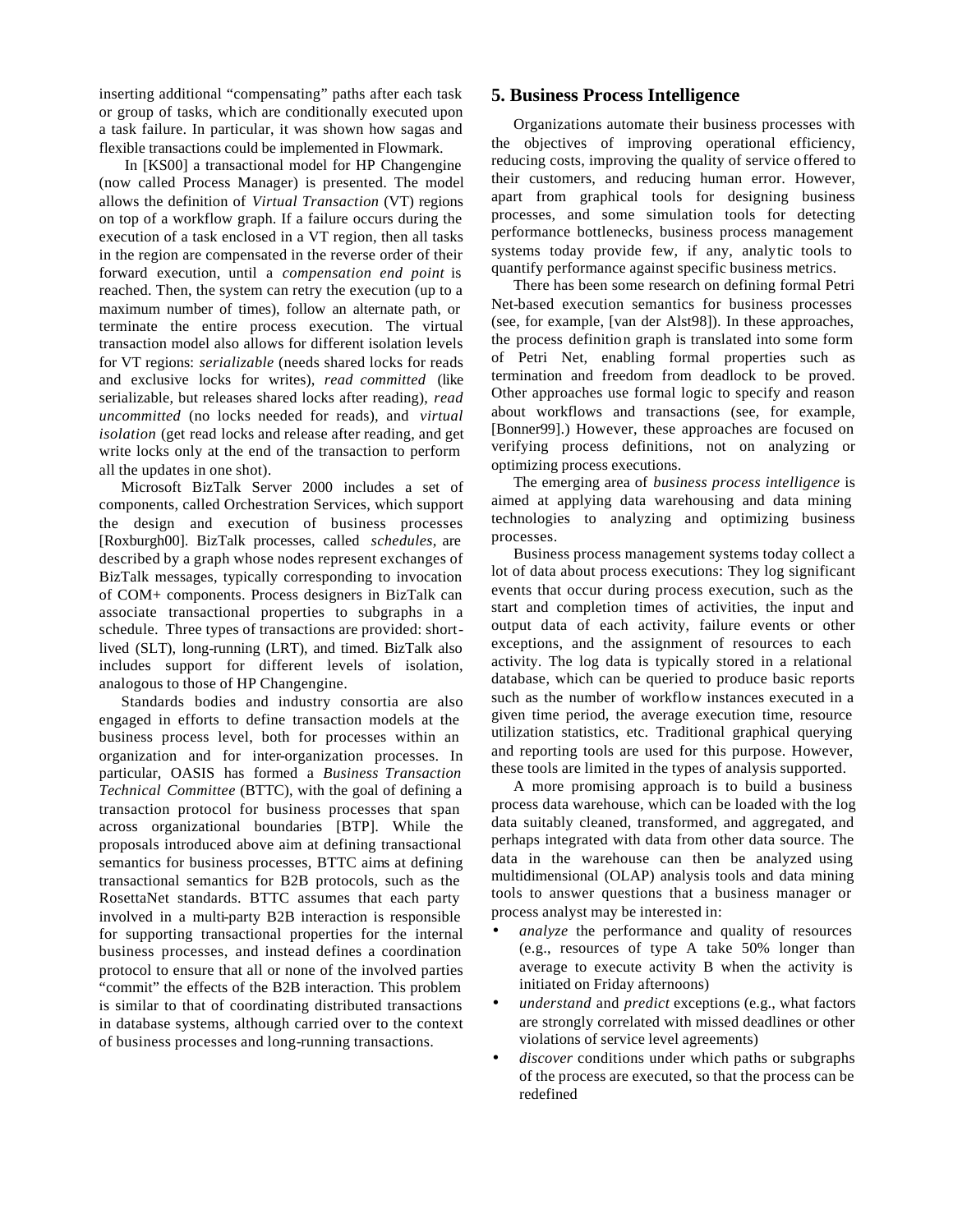• *optimize* process execution time and quality through optimal configuration of the system, assignment of resources, and dynamic adaptation of the process.

Exactly how to answer these questions is a ripe area for research. Two accompanying papers in this conference describe challenges in designing a process data warehouse to support these kinds of analysis [BCDS01], and the application of data mining techniques for understanding, predicting, and preventing exceptions [GCDS01].

Another interesting area of research is *business process discovery*, where the goal is to learn the structure of a business process from workflow log data [AGL98]. This would be especially useful for semi-structured and unstructured business activities where the process is not defined *a priori*. Such a "process" is usually implemented via rules triggered by events such as the start and completion of tasks. In some situations, there may be a latent structure that occurs regularly and that can be discerned by analyzing the history of events and rules. This learned structure can then be scripted and implemented efficiently as a business process. For interenterprise business processes, in particular, it is very unlikely that a complete business process that spans activities in different enterprises will be easily defined and agreed to by all the participants. In such situations, it may be possible to learn the underlying process by analyzing the sequences of interactions among the participants. Although [AGL98] made a promising start in this direction, process discovery is very much an open research issue.

# **6. Summary**

Business process integration and automation have become high priorities for enterprises to achieve operational efficiency. With the burgeoning of e-commerce, there is a renewed interest in technologies for coordinating and automating intra- and inter-enterprise business processes. IN this paper, we reviewed the progress that has been made in the last decade and the state of the art today, in research, commercial products and standards. We identified open research issues, especially in collaborative, inter-enterprise process management, transaction models for business processes, and in the emerging area of business process intelligence.

We could not possibly be comprehensive in our coverage of this vast area, so we have chosen to highlight the topics that reflect our own interests and ongoing research activities.

#### **Acknowledgment**

Umesh and Mei wish to thank our colleagues at HP, especially Fabio Casati (who provided much of the material on transaction models, and who is leading the work on business process intelligence), Qiming Chen (who did much of the work on extensions to ATM and on collaborative process models), and Ming-Chien Shan (who leads the Business Process Management team at HP Laboratories).

### **References**

[AAEK96] G. Alonso, D. Agrawal, A. El Abbadi, M. Kamath, R. Gunthor, and C. Mohan. Advanced transaction model in workflow context. *Proceedings of the 12th International Conerence. on Data Engineering*, New Orleans, Louisiana, February 1996.

[AGL98] R. Agrawal, D. Gunopulos, and F. Leymann. Mining Process Models from Workflow Logs. *Proc. of the Sixth International Conference on Extending Database Technology (EDBT)*, Valencia, Spain, 1998.

[AKAE94] G.Alonso, M.Kamath, D.Agrawal, A.El Abbadi, R.Gunthor, and C.Mohan. Failure handling in large scale workflow management systems. Technical Report RJ9913, IBM Almaden Research Center, November 1994.

[APEx] http://www.exterprise.com/solutions/apex.htm

[BCDS01] A. Bonifati, F. Casati, U. Dayal, and M.-C. Shan. Warehousing Workflow Data: Challenges and Opportunities. *Proc. 25th Intl. Conference on Very Large Data Bases*, September 2001.

[BizTalk] http://www.microsoft.com/technet/biztalk/btsdocs/

[Bonner99] A. Bonner. Workflow, Transactions, and Datalog. Proc. Of the Intl. Conference on Principles of Database Systems. May 1999.

[BPMI] http://www.bpmi.org/index.esp

[BTP] Business Transaction Protocol. Information available from www.oasis-open.org/committees/businesstransactions/

[CD96] Q. Chen and U. Dayal. A Transactional Nested Process Management System. *Proc. 12th Intl. Conf. On Data Engineering*, February 1996.

[CD97] Q. Chen and U. Dayal. Failure handling for Transaction Hierarchies. *Proceedngs of the 13th Intl. Conference on Data Engineering*, IEEE Computer Society, April 1997.

[CD00] Q. Chen and U. Dayal. Multi-Agent Cooperative Transactions for E-Commerce. *Proc. 7th Intl. Conference on Cooperative Information Systems*, Lecture Notes in Computer Science 1901, Springer Verlag, 2000.

[CH01] Q. Chen and M. Hsu. Inter-Enterprise Collaborative Business Process Management. *Proc. International Conference on Data Engineering* (ICDE), Germany, 2001.

[Chan] Arvola Chan. Transactional Publish / Subscribe: The Proactive Multicast of Database Changes. *Proceedings of the ACM SIGMOD Intl. Conference on Management of Data*, May 1998,

[CrossFlow] http://www.crossflow.org

[CS00] F. Casati and M.-C. Shan. Process Automation as the Foundation for E-Business. *Proc. 26th Intl. Conference on Very Large Data Bases,* September 2000.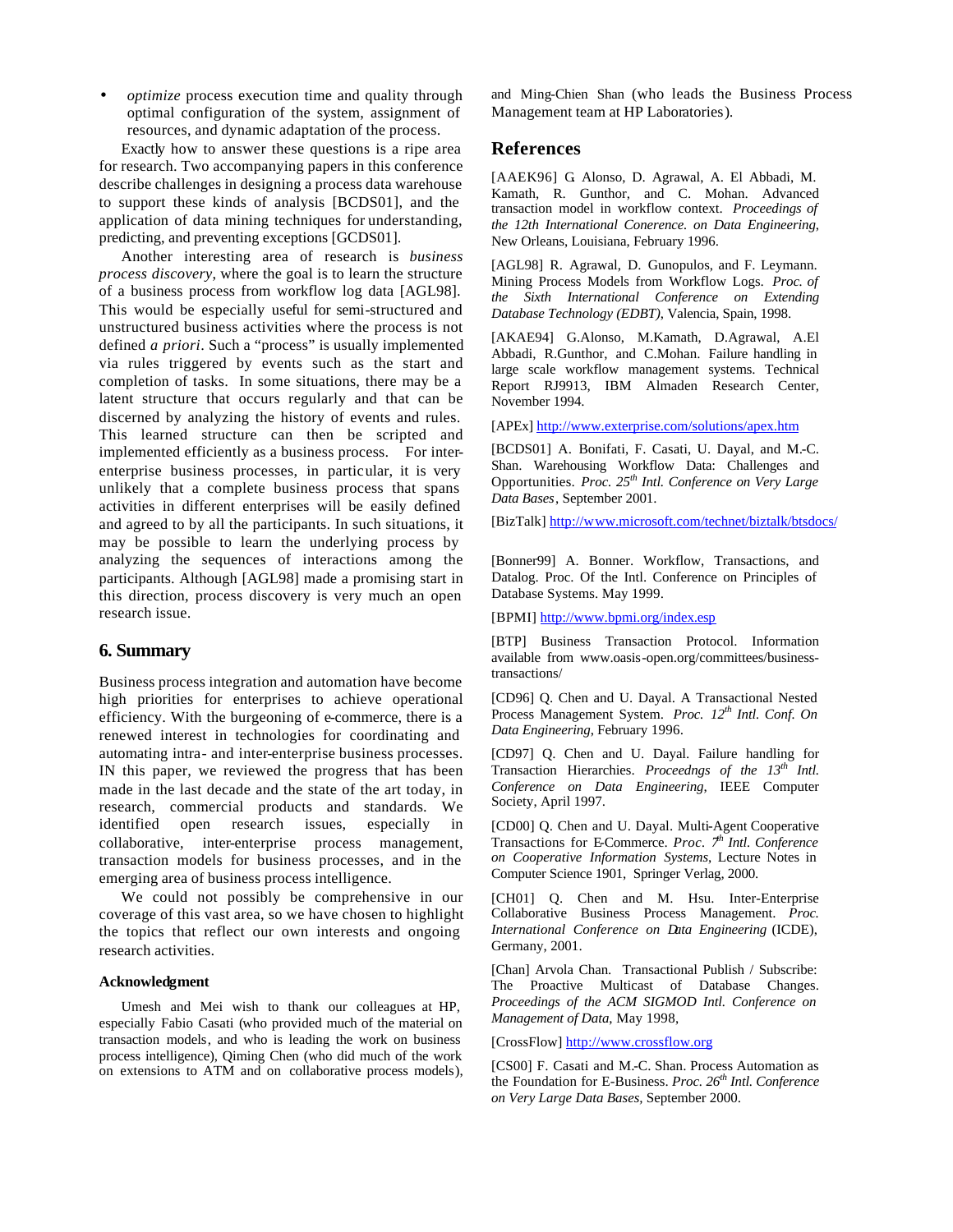[DHL90] U. Dayal, M. Hsu. R. Ladin. Organizing Long-Running Activities with Triggers and Transactions. Proc. ACM SIGMOD Intl. Conference on Management of Data, May 1990.

[DHL91] U. Dayal, M. Hsu. R. Ladin. A Transactional Model for Long-Running Activities. *Proc. 17th nt; Conference on Very Large Data Base*s, September 1991.

[Dunham91] Dunham R., "*Business Design Technology Software Development For Customer Satisfaction*", Proc. 24th Annual Hawaii International Conference on Systems Sciences, 1991.

[ebXML] http://www.ebxml.org/

[EL95] J. Eder and W. Liebhart. The workflow activity model WAMO. *Proceedings of the 3rd International Conference on Cooperative Information Systems* (CoopIs), Vienna, Austria, May 1995.

[EL98] J. Eder and W. Liebhart. Contributions to exception handling in workflow management. *Proceedings of the Sixth International Conference on Extending Database Technology*, Valencia, Spain, March 1998.

[Elmagarmid92] A.K. Elmagarmid (editor). *Database Transaction Models for Advanced Applications*. Morgan-Kaufmann, 1992.

[E-Speak] http://www.e-speak.net

[GS87] H. Garcia-Molina and K. Salem. Sagas. *Proc. ACM SIGMOD Intl. Conference on Management of Data*, May 1987.

[Gartner00] R. Casonato. *Application Integration: Making E-Business Work*. Gartner Report, September 2000.

[GCDS01] D. Grigori, F. Casati, U. Dayal, M.-C. Shan. Improving Business Process Quality through Exception Understanding, Prediction, and Prevention. *Proc. 25th Intl. Conference on Very Large Data Bases,* September 2001.

 [GVBA97] P.Grefen, J.Vonk, E.Boertjes, P.Apers. Twolayer Transaction Management for Workflow Management Applications. *Proceedings of the Eight International Conference on Database and Expert Systems Administration*, Touluse, France, 1997.

[HC93] Hammer M., and Champy J., *Reengineering the Corporation, A Manifesto for Business Revolution*, HarperBusiness, Harper Collins Publishers, 1993.

[HK96] M. Hsu and K. Kleissner. "ObjectFlow: Towards an Infrastructure for Process Management," *Journal of Distributed and Parallel Databases*, Vol 4, pp. 169-194, April 1996

[HP] Hewlett-Packard. HP Process Manager Product Overview. May 2001. Available from http://www.hp.com/go/e-process

[IBM] MQSeries. http://www.ibm.com/

[JB96] S. Jablonski and C. Bussler. *Workflow Management: Modeling, Concepts, Architecture, and Implementation.* International Thomson Computer Press, 1996.

[JK97] S.Jajodia and L.Kerschberg (editors), *Advanced Transaction Models and Architectures*. Kluwer Academic Publishers, New York, 1997

[KR98] M.Kamath and K.Ramamritham. Failure handling and coordinated execution of concurrent workflows. *Proceedings of the 14th International Conference on Data Engineering*, Orlando, Florida, February 1998.

[KS00] V. Krishnamoorty and M.C. Shan. Virtual Transaction Model for Workflow Applications. *Procs of SAC'00*. Como, Italy. Mar 2000.

[KV98] J. Klein, R. Van der Linde Non Stop SQL/MX Transactional Queuing and Publish/Subscriber Services. Workshop on High Performance Transaction Systems, 1998.

[LA93] Leymann F., Altenhuber W., *Managing Business Processes As Information Resource*, ITL IRM Conference, October 1993.

[Moss85]. E. Moss. *Nested Transactions*. MIT Press, 1985

[MS93] D. McCarthy and S. Sarin. Workflow and Transactions in InConcert. *Bulletin of the Technical Committee on Data Engineering*, IEEE Computer Society, 16(2), 1993.

[MWF93] Medina-Mora R., Wong H.T., Flores P., ActionWorflow as the Enterprise Integration Technology, *IEEE Data Engineering, 16(2),* June 1993.

[.Net] http://www.microsoft.com/net/defining.asp

[OBI] http://www.ebxml.org/

[OMG] Object Management Group. CORBA services: Common object service specification. Technical report OMG , July 1998.

[OPS93] Brian Oki, Manfred Pfluegl, Alex Siegel, Dale Skeen. The Information Bus – An Architecture for Extensible Distributed Systems. *Operating Systems Review, 27(5)*, Dec. 1993.

[Oracle] Oracle 8i. http://www.oracle.com/

[pHub] http://www.iona.com/products/b2bihome.htm

[Roxburgh01] Ulrich Roxburgh. BizTalk Orchestration: Transactions, Exceptions, and Debugging. Microsoft Corporation. Feb 2001.

[Reuter92] A. Reuter. ConTracts. In A. Elmagarmid, ed., *Transaction Models for Advanced Database Applications*. Morgan Kaufmann, 1992.

[RosettaNet] http://www.rosettanet.org/

[RSS97] A. Reuter, K. Schneider, and F. Schwenkreis. Contracts revisited. In S. Jajodia and L. Kerschberg, editors, *Advanced Transaction Models and Architectures*. Kluwer Academic Publishers, New York, 1997.

[SGJR97] A. Sheth, D. Georgakopoulos, S.M.M. Joosten, M. Rusinkiewicz, W. Sacchi. J. Wileden, A. Wolf. Report from the NSF Workshop on Workflow and Process Automation in Information Systems. *ACM SIGSOFT Software Engineering Notes, 22(1)*, 1997.